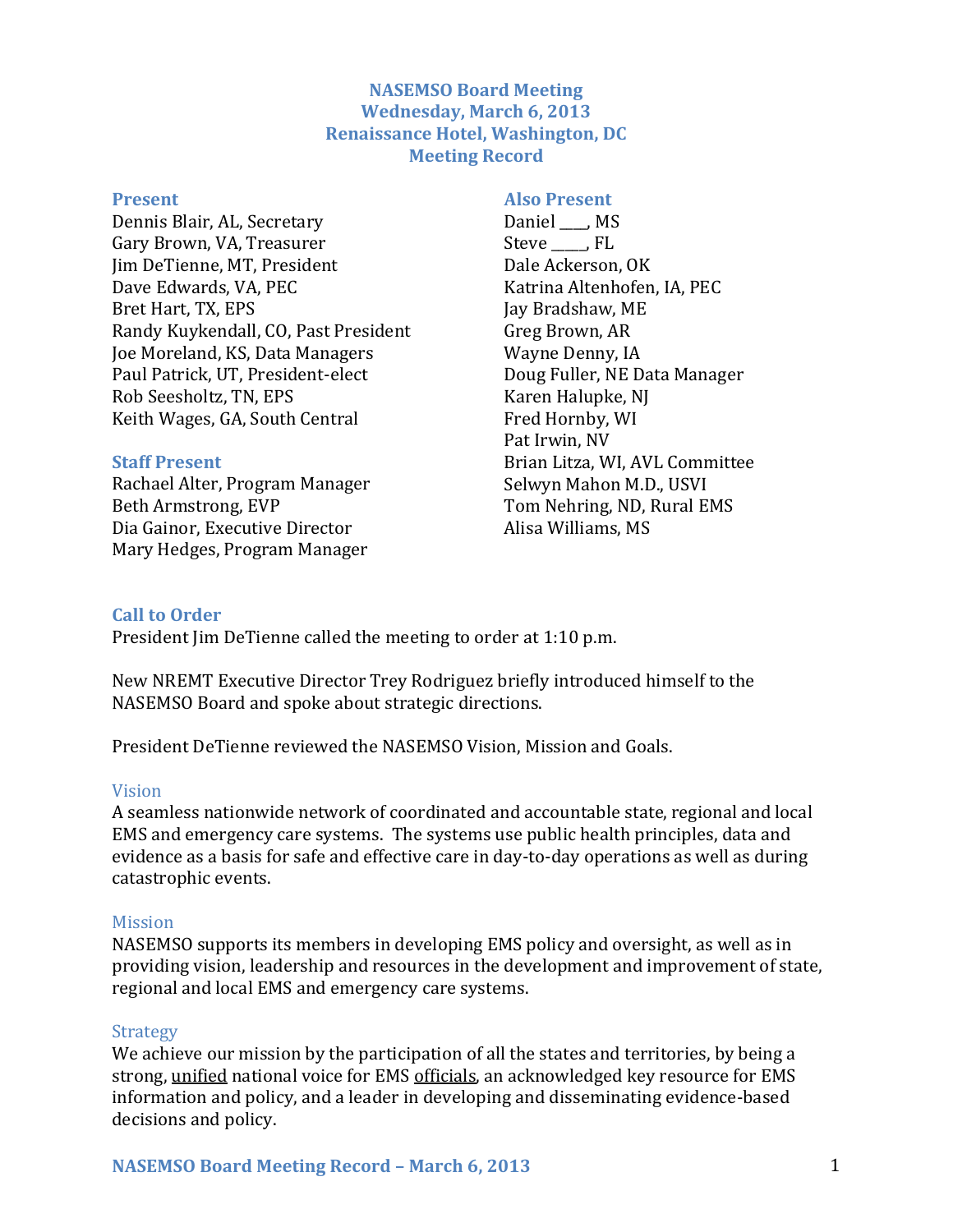- ACTION Brett Hart moved, seconded by Gary Brown to add vision, mission and revised strategy statement to the bylaws. The motion passed by unanimous vote.
- ACTION: Gary Brown moved, seconded by Keith Wages to amend the Association goals.

# Goals

- To promote the orderly development of coordinated EMS systems of care across the nation.
- To promote uniformly high quality care of acutely ill and injured patients
- To provide a forum for the exchange of information and the discussion of common concerns among state EMS officials
- To facilitate interstate cooperation in such areas as all-hazards preparedness, patient transfer, communications and reciprocity of EMS professionals personnel.
- To disseminate pertinent information to our membership and others.
- To maintain ongoing and effective liaison with state and national governments, professional organizations, and other appropriate public and private entities
- To improve the quality and efficiency of state EMS program administration
- To enhance the professional knowledge, skill and abilities of state EMS officials and staff.
- To encourage research and evaluation in all areas of EMS
- To serve as a permanent national advocacy group for EMS officials
- To serve as a permanent national advocacy group for advancing EMS through education and policy formation through our federal partners
- Move the Federal lead agency for EMS to HHS as part of the health care system
- Be recognized as a leader in EMS
- ACTION: Keith Wages moved, seconded by Gary Brown to refer this discussion to a focus group for additional discussion and refinement. The motion carried by unanimous vote.

# Strategies to be recognized as the voice of EMS

- Leverage relationship with ASTHO and NGA to strengthen voice of EMS
- Provide a platform for clear, accurate and concise information-sharing and improved communications between the memberships of NASEMSO, ASTHO, NGA and other systems stakeholders.
- Do a better job of telling our story and marketing the association in order to promote EMS: "This is NASEMSO" brochure.
- Produce a marketing plan to effectively promote the Association
- Be a valuable resource communications
- Build meaningful relationships with decision-makers
- Strengthen our councils and committees, and better utilize the "Trip/Activity Report Form" so that entire group is aware of various groups' activities and implications for EMS
- Revise the NASEMSO vision and mission statement

# Advocates for EMS